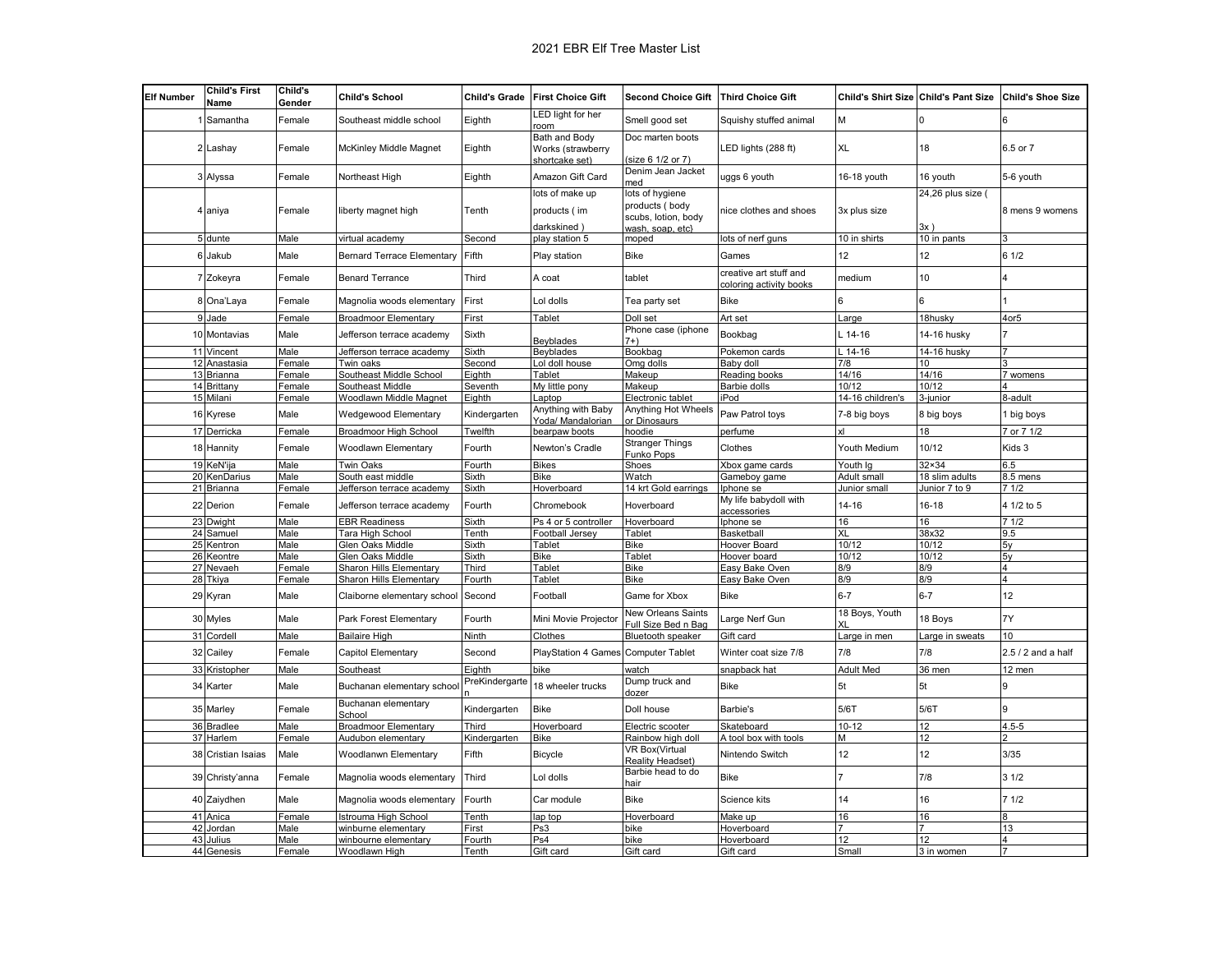## 2021 EBR Elf Tree Master List

|    | 45 Britton   | Male   | Progress Elementary                  | Fourth       | Tablet                             | <b>Bike</b>                               | Headphones                                  | 10/12              | 10 <sup>10</sup>   | 6                 |
|----|--------------|--------|--------------------------------------|--------------|------------------------------------|-------------------------------------------|---------------------------------------------|--------------------|--------------------|-------------------|
|    | 46 KeiLaysia | Female | <b>Progress Elementary</b>           | Fifth        | Easy bake oven                     | <b>Bike</b>                               | <b>Skates</b>                               | Large              | 16/18              | 6/6.5             |
|    | 47 Brian     | Male   | <b>Crestsworth Elementary</b>        | Sixth        | Virtual game                       | <b>Basketball Goal</b>                    | Basketball                                  | 10/12              | 10/12              |                   |
|    | 48 Davian    | Male   | winbourne elementary                 | Second       | ps4                                | bike                                      | Hoverboard                                  |                    | 8                  |                   |
|    |              |        |                                      |              | Tablet                             |                                           |                                             | 14                 | 16                 |                   |
|    | 49 Amyrie    | Female | Capitol middle school                | Sixth        |                                    | Scooter                                   | Bike                                        |                    |                    |                   |
|    | 50 Brandon   | Male   | Shenandoah Elementary                | Second       | <b>Bike</b>                        | Remote control car                        | Wrestling man                               | 6                  | 6                  | 13 childrens shoe |
|    | 51 Charles   | Male   | Winbourne Elementary                 | Third        | Chrome book                        | Skates                                    | Watch                                       | 8                  | 8                  |                   |
|    | 52 Jaylan    | Male   | Scotlandvile Middle Magnet<br>School | Eighth       | <b>Gaming Monitor</b>              | Gaming Keyboard<br>and Mouse              | 100\$ PlayStation Card                      | 14                 | 14 slim            | 7.5               |
|    | 53 Daniel    | Male   | Dufrocq elementary school            | Third        | Tablet                             | Video game system                         | Anything educational                        | 9t                 | 9t                 |                   |
|    | 54 Radwa     | Female | Liberty Magnet High School           | Tenth        | Visa Gift Card                     |                                           |                                             |                    | s/0                | 81/2              |
|    |              |        |                                      |              |                                    |                                           |                                             | 10-12 in kids or   | 12 in kids slim or |                   |
|    | 55 Layla     | Female | Park Forest Middle                   | Sixth        | Roblox Gift Card                   | Purse                                     | Hair Assesories or Makeup                   | outh/              | outh slim          | 3 in youth        |
|    | 56 Robin     | Male   | Park Forest Elementary               | Third        | Roblox Gift Card                   | <b>Nerf Vest</b>                          | Magician Set                                | 8 in kids          | 8 in kids          | 2-2.5 in youth    |
|    | 57 Da'Miyah  | Female | Audubon elementary                   | Fourth       | Baby alive                         | Tablet                                    | Unicorn                                     | $14 - 16$          | $14 - 16$          | 51/2              |
|    |              |        |                                      |              |                                    | Games for PS4                             |                                             |                    |                    |                   |
|    | 58 Cayden    | Male   | University Terrace                   | Fourth       | <b>TV</b>                          | action)                                   | Bike                                        | Large              | 12                 | 5.5 - 6 in boys   |
|    | 59 Jaidyn    | Male   | Woodlawn high school                 | Tenth        | Skateboard                         | Resident evil                             | Blanket                                     | Large              | Large              | 121/2             |
|    | 60 Brianna   | Female | Park elementary                      | First        | Omg doll                           | Roblux bucks                              | Lol dolls                                   | $\overline{7t}$    | 7t                 | 13c               |
|    | 61 Shamari   | Female | Audubon                              | Fourth       | <b>Books</b>                       | <b>Books</b>                              | Math books                                  | 14 kids            | 14 kids            | 6 in kids         |
|    | 62 Shia      | Female | SouthEast Middle School              | Seventh      | PlayStation 5                      | Makeup set                                | Drawing Kit                                 | 2XL                | 2XL                | 11 in women's     |
|    |              |        |                                      |              |                                    |                                           |                                             |                    | R                  |                   |
|    | 63 Sienna    | Female | Merrydale Elementary                 | Second       | bike                               | doll house                                | baby doll                                   | 7/8                |                    |                   |
|    | 64 Dereon    | Female | Ideal                                | Sixth        | makeup kit                         | play jewelry                              | art set                                     | 14/16              | 14/16              |                   |
|    | 65 Anaina    | Female | Capital elementary                   | Kindergarten | Doll                               | Clothing                                  | Sock and underwear                          | 7t                 | 7t                 |                   |
|    | 66 Kaien     | Male   | <b>Westminster Elementary</b>        | Fourth       | <b>Dinosaurs</b>                   | <b>Hot Wheels</b>                         | Anything educational for a<br>nine-year-old | 16                 | 16 husky           | 3.5               |
|    | 67 Serenity  | Female | Park Forest Middle                   | Seventh      | <b>Bracelets necklaces</b><br>tovs | <b>Hover Board</b>                        | Boots size 8 1/2 to a 9<br>womens           | 14                 | $12 - 14$          | 8 1/2 to 9        |
| 68 |              |        |                                      | Third        |                                    |                                           | Nail set                                    | $12 - 14$          | 14                 | 4.5               |
|    | JaMiyah      | Female | Claiborne Elementary                 |              | Lol dolls                          | Pop it                                    |                                             |                    |                    | 5                 |
|    | 69 Ethan     | Male   | <b>Westminster Elementary</b>        | Third        | 20 inch bike                       | Electric scooter                          | Big remote control car                      | 12/14              | 12                 |                   |
|    | 70 Dylan     | Male   | Jefferson Terrace<br>Elementary      | Third        | 20 inch bike                       | Electric scooter                          | Superhero toys                              | 10/12              | 10                 | 41/2              |
|    | 71 Chase     | Male   | Jefferson Terrace Elem               | Kindergarten | 18 inch bike                       | Electric scooter                          | Hoverboard                                  | 6                  | 6                  | 13                |
|    | 72 Kison     | Female | Progress elementary                  | First        | <b>Bike</b>                        | Tablet                                    |                                             | 7/8                | R                  |                   |
|    | 73 Brandi M  | Female | Idea Bridge Public School            | Second       | Barbie doll                        | Jewelry                                   | Toys                                        | 6/7                | 6/7                | 5                 |
|    | 74 Alexis    | Female | <b>Broadmoor Elementary</b>          | Second       | Baby dolls                         | Game                                      | A bike                                      | 10                 | 10 <sup>10</sup>   |                   |
|    |              |        | <b>Broadmoor Elementary</b>          |              |                                    | Art Supplies /                            | <b>Educational Games /</b>                  |                    |                    |                   |
|    | 75 Autumn    | Female | School                               | First        | <b>Skates</b>                      | Colorina Books                            | Flashcards                                  | 6T                 | 8/10               |                   |
|    | 76 Kameron   | Male   | Winbourne Elementary<br>School       | Second       | <b>Bike</b>                        | PS4 CONTROL                               | Game                                        | Boys 10-12         | Boys 10-12         | Kids 5            |
|    | 77 Mekhi     | Male   | Istrouma High School                 | Tenth        | Jewelry Watch                      | Chain                                     | AirPods                                     | <b>Adult Small</b> | Mens 30/29         | 10 1/2            |
|    |              |        |                                      |              |                                    |                                           |                                             |                    |                    |                   |
|    | 78 Tekhi     | Male   | Capitol Middle School                | Seventh      | Microphone Set PS4                 | PS4 Plus gift card                        | Jewelry                                     | <b>Adult Small</b> | Men 29/30          | 91/2              |
|    | 79 Atyli     | Female | Woodlawn High School                 | Ninth        | The Sims 4 for PC<br>computer game | Gift card to Walmart<br>for comforter set | <b>Billie Eilish merchandise</b>            | XL                 | 42-44              | 10.5              |
|    |              |        | East Baton Rouge high                |              |                                    |                                           |                                             |                    | Size 3 Junior      |                   |
|    |              |        |                                      | Ninth        | UGG Women's                        |                                           |                                             | Adult small        |                    |                   |
|    | 80 Iriel     | Female |                                      |              | Neumel Boot, pink                  | Nail kit                                  | A pair of white air forces                  |                    |                    | Size 5 in boys    |
|    |              |        | school                               |              | size 6                             |                                           |                                             |                    | pants              |                   |
|    |              |        |                                      |              | Ciffom Kids smart                  |                                           |                                             |                    |                    |                   |
|    | 81 Tiana     | Female | LaBelle Aire Elementary              | Fourth       | watch                              | Fidgets hand toys                         | Hair clips and earrings                     | 16-18              | $16 - 18$          | 8 or 9            |
|    | 82 Alondra   | Female | Woodlawn High School                 | Eleventh     | Xbox controllers                   | Gift Cards to Zumies                      | Alarm Clock with lights                     | <b>Adult XL</b>    | 16                 |                   |
|    | 83 Miyah     | Female | Woodlawn middle school               | Sixth        | Legos                              | Blanket                                   | Sweatshirts                                 | Large              | 8                  |                   |
|    | 84 Ronnie    | Male   | Winbourne elementary                 | Fifth        | <b>Bike</b>                        | Game boy                                  | Art suppy sev                               | $14 - 16$          | 18                 |                   |
|    |              |        | Capitol middle magnet                |              |                                    |                                           |                                             |                    |                    |                   |
|    | 85 Sem'aj    | Female | school                               | Sixth        | Studio creator 2                   | Wii                                       | Hoover board                                | Medium juniors     | 14-15 juniors      | 6 1/2 -7 y        |
|    | 86 Ashley V  | Female | Idea Bridge Public School            | Fifth        | Tablet                             | Phone                                     | Watch                                       | 14/16              | 14/16              | 8 women           |
|    | 87 Jakyren V | Male   | Idea Bridge public school            | Third        | <b>Bike</b>                        | Remote Toy                                | Toys                                        |                    | g                  |                   |
|    | 88 Demond    | Male   | <b>Brownsfields</b>                  | Kindergarten | tablet                             | large legos                               | trucks/cars                                 | 4T                 | 5Τ                 | 10 Children       |
|    | 89 Kevin     | Male   | University Terrace                   | Third        | Headphones with                    | Tablet                                    | Remote control for Xbox 1                   | 14 - 16 husky      | 14-16 husky        | 5                 |
|    |              |        | <b>WINNBOURNE</b>                    |              | mic for XBox1                      |                                           |                                             |                    |                    |                   |
|    | 90 EBONY     | Female | <b>ELEMENTRY</b>                     | Fifth        | <b>BIKE</b>                        | <b>TABLET</b>                             | <b>CLOTHES</b>                              | 16                 | 16                 | $6.5 - 7$         |
|    | 91 A'laycia  | Female | Virtual academy                      | Seventh      | Laptop                             | Tablet                                    | Apple watch                                 | 10/12              | 12                 | 51/2              |
|    | 92 Keidrick  | Male   | Ebr virtually academy                | First        | Xbox                               | Tablets                                   | Toys                                        |                    | $\overline{7}$     |                   |
| 93 | Jamarcus     | Male   | Winborn Elementary                   | Second       | <b>Bike</b>                        | Nerf gun                                  | Legos                                       |                    | $\mathsf{R}$       |                   |
|    | 94 Jamarous  | Male   | Winborne elementary                  | Second       | <b>Bike</b>                        | Nerf gun                                  | Legos                                       | 8                  | 10                 |                   |
|    | 95 James     | Male   | Winborn elementary                   | First        | <b>Bike</b>                        | Nerf gun                                  | Legos                                       | 8                  | 8                  | 13                |
|    |              |        |                                      |              |                                    |                                           |                                             |                    |                    |                   |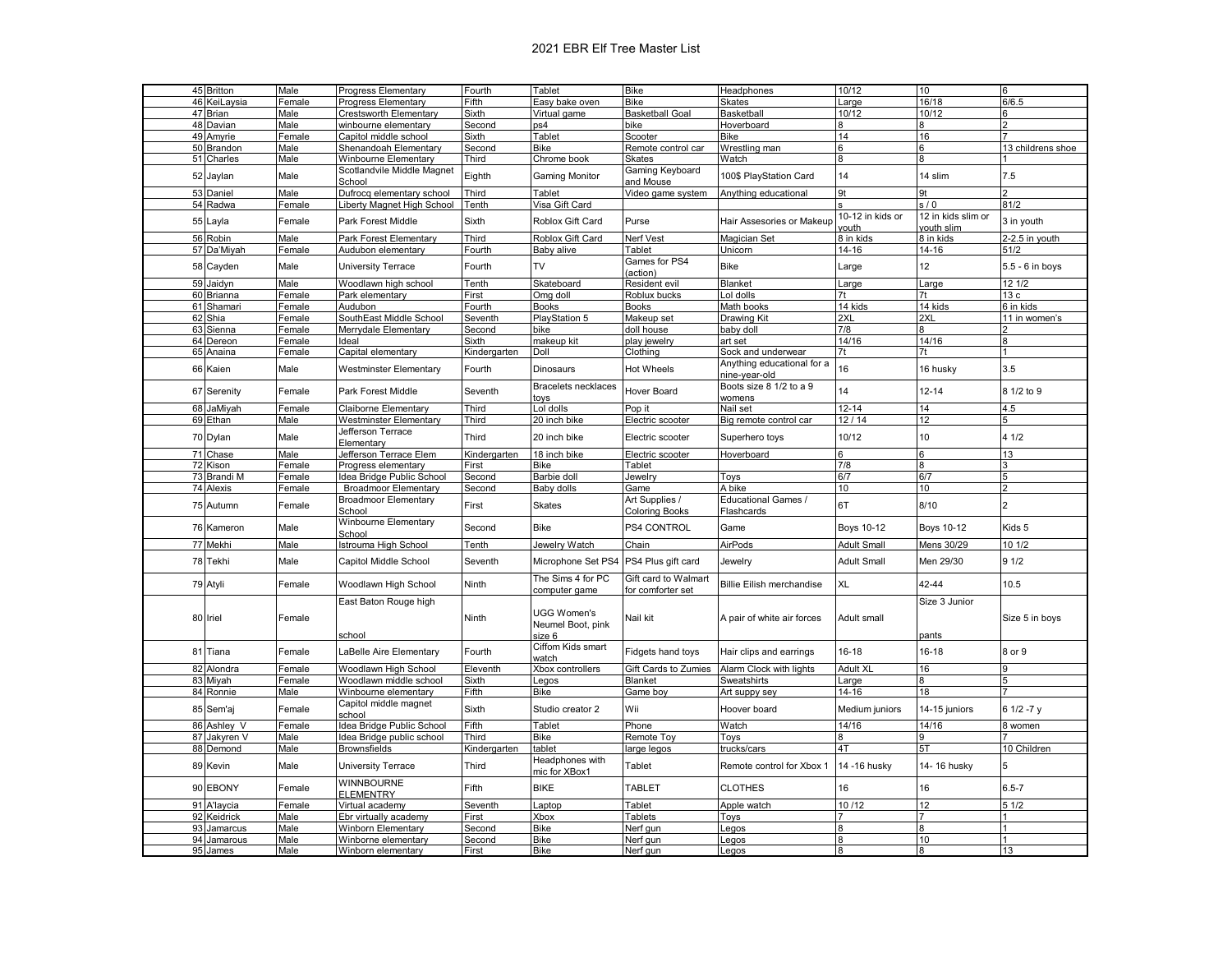|         | 96 Mache        |        |                                   | Third        | <b>Bike</b>                                          | Anything arts and                                               | Baby doll with hair to comb               | 12 children or                    | 12 children or              | 4              |
|---------|-----------------|--------|-----------------------------------|--------------|------------------------------------------------------|-----------------------------------------------------------------|-------------------------------------------|-----------------------------------|-----------------------------|----------------|
|         |                 | Female | Shenandoah Elementary             |              |                                                      | crafts                                                          |                                           | 10/12                             | 10/12                       |                |
|         | 97 Onya         | Female | Glasgow                           | Seventh      | Walmart gift card                                    | Amazon gift card                                                | Furry slippers                            | Large shirt                       | Large                       | $8.5 - 9$      |
|         | 98 Trinity      | Female | Jefferson Terrace Academy         | Sixth        | Laptop                                               | <b>Electronic Tablet</b>                                        | iPod                                      | $14 - 16$                         | 14-16                       | 7 1/2 adult    |
|         | 99 Kaleigha     | Female | Jefferson Terrace                 | Sixth        | <b>Ring light</b>                                    | Camera                                                          | Gift card                                 | Small in juniors                  | 7 in juniors                | 9 in women     |
|         | 100 Kamari      | Female | Jefferson Terrace                 | Seventh      | Gift card                                            | Clothes                                                         |                                           | Small in women                    | 3-5 in juniors              | 8 in women     |
| 101     | Kyrell          | Male   | Jefferson Terrance<br>Elementary  | Seventh      | XBox gift card                                       | Walmart Gift card                                               | Diary of wimpy kid book                   | 14/16                             | 16/18                       |                |
|         | 102 Anthony     | Male   | <b>EBR Virtual Academy</b>        | Fourth       | Naruto poster                                        | Batman lego set                                                 | Avengers action figure                    | Medium                            | Medium to a large           | 7/1            |
|         | 103 Christopher | Male   | Woodlawn elementary               | Kindergarten | <b>Bike</b>                                          | <b>Tablet</b>                                                   | PlayStation 4                             | 7/8                               | 7/8                         | 10.2           |
|         |                 |        | Jefferson Terrace                 |              | Prismacolor art                                      |                                                                 |                                           |                                   |                             |                |
|         | 104 Aaleyah     | Female | Elementary                        | Sixth        | pencils or general art<br>supplies                   |                                                                 |                                           | XL                                | 14                          | Women's 8.5    |
|         | 105 Avelo       | Male   | <b>Broadmoor Elementary</b>       | Third        | PlayStation 4 Games Gamer Ring Light                 |                                                                 | Captain Underpants comic<br>book          | 7/8                               | 8/9                         | 2.5            |
|         | 106 Tremairea   | Female | Park Elementary                   | Fourth       | Bicycle                                              | Boombox<br>w/headphones                                         | Hover board                               | $16 - 18$                         | $16 - 18$                   | 8adult size    |
|         | 107 Samarion    | Male   | Wildwood elementary               | First        | <b>Bike</b>                                          | Tablet                                                          | Toys                                      | $10-12$                           | $10 - 12$                   | $2 - 3$        |
|         | 108 Jaylon      | Male   | Istrouma high                     | Tenth        | Head phones                                          | Art/drawing supplies                                            | Hand held game                            | Youth Large                       | Youth 16 (regular)          | 6.5 mens       |
|         | 109 Lawrence    | Male   | Southeast                         | Seventh      | Gift card                                            | Clothes                                                         | Tablet or laptop                          | ΧI                                | XI                          | 9.5            |
| 110 Eli |                 | Male   | <b>Dufrocq Elementary</b>         | Second       | Drone remote control<br>aircraft (<br>foldable/blue) | <b>Blue Hoverboard</b>                                          | Big Blue Tent -7yrs+                      | $10 - 12$                         | 12                          | $\overline{a}$ |
|         | 111 Jaeleighe   | Female | Broadmoore                        | Kindergarten | Lol doll                                             | Barbie doll house                                               | Polish nails makeup kit                   | 7/8                               | 8/9                         | $\overline{1}$ |
|         | 112 Jordan      | Male   | Villa del Rey                     | Third        | Remote Control Car                                   | Action figures                                                  | Legos                                     | 8                                 | 8                           | 3.5            |
|         | 113 justin      | Male   | ebr virtual Academy               | Seventh      | gift card                                            | laptop                                                          | Control freak for ps4                     | xI                                | oggers large                | 111/2          |
|         | 114 Brooklyn    | Female | Claiborne Elementary              | Third        | A baby alive                                         | Play dough                                                      | A bike                                    | 18 youth                          | 18                          | 7 kids         |
|         | 115 Jaheim      | Male   | Claiborne Elementary              | Second       | A race car                                           | A bike                                                          | An action figure                          | 12 youth                          | 12 youth                    | 3 kids         |
|         | 116 Jayceon     | Male   | Claiborne Elementary              | Third        | A race car                                           | A bike                                                          | An action figure                          | 14 vouth                          | 14                          | 5 kids         |
|         | 117 MY'KALA     | Female | Capital Middle                    | Sixth        | A purse                                              | Perfume                                                         | A watch                                   | Large                             | 16 adults                   | 8 adult        |
|         | 118 X'Zyria     | Female | <b>Bernard Terrace Elementary</b> | First        | Lol car                                              | Lol dolls                                                       | <b>Barbie Dream House</b>                 | 5/6 slim                          | 5/6 slim                    |                |
|         | 119 Tibris      | Male   | Buchanan elementary               | First        | Games                                                | <b>Bike</b>                                                     | Toys                                      | 4/5                               | 6slim                       | 11.5           |
|         | 120 Mi'Kayla    | Female | Park Forest Middle                | Sixth        | A real basketball                                    | Cute Purse or small<br>backpack purse                           | Hair products and<br>accessories for hair | L jrs                             | 16 jrs                      | 8 1/2 woman's  |
|         | 121 Taijh       | Male   | Shenandoah elm                    | Fifth        | Clothes                                              | Game for a ps4                                                  | Tablet                                    | 12                                | $\overline{14}$             | 5.5            |
|         | 122 Daniel      | Male   | Buchanan elementary               | Fifth        | <b>Bike</b>                                          | Video game                                                      | Laptop                                    | 14/16                             | 16                          | 5.5            |
|         | 123 Dantrell    | Male   | Buchanan elementary               | Fifth        | <b>Bike</b>                                          | Video game                                                      | Games                                     | 16/18                             | 16H                         | 6              |
|         | 124 Davonte     | Male   | Glen oaks high                    | Ninth        | Gift card                                            | Gift card                                                       | Gift card                                 | $\overline{3x}$ or $4xI$          | 3xl or 4xl                  | 10             |
|         | 125 Dmyia       | Female | Glasgow middle                    | Seventh      | <b>Bike</b>                                          | Bluetooth speaker                                               | Jewelry                                   | Adult large                       | 14                          | 10women        |
|         | 126 Dtyra       | Female | McKinley high                     | Eleventh     | Laptop                                               | Airpods                                                         | Clothes                                   | Adult large                       | 14                          | 7.5            |
|         | 127 Joshua      | Male   | Capital middle                    | Eighth       | Basketball                                           | Tablet                                                          | Tablet                                    | XI                                | 36                          | 11             |
|         | 128 Kayden      | Male   | Jefferson Terrace                 | Fifth        | Clothes                                              | Roblox gift card                                                | PlayStation gift card                     | 10                                | 12                          | 4.5            |
|         | 129 Tiomi       | Female | <b>Broadmoor Elementary</b>       | Third        | FitBit watch                                         | <b>UCanaan Lifelike</b><br>Reborn Baby Doll<br>African American | Pop Its                                   | YM                                | $7 - 8$                     | 13.5           |
|         | 130 Gerald      | Male   | <b>EBR Virtual Academy</b>        | Third        | Beyblade                                             | Drawing materials for<br>sketching                              | Dino charger                              | 12                                | 12                          | 6              |
|         | 131 Elijah      | Male   | <b>EBR Virtual Academy</b>        | Second       | <b>Vbucks for Fortnite</b><br>qame                   | BeyBlade                                                        | Shark toys or shark mask                  | 10                                | 10                          | 5              |
|         | 132 Donovan     | Male   | Tara High School                  | Eighth       | jacket light blue                                    | slim jeans                                                      | shirts                                    | 18/20                             | 18 slim                     | $8.5$ men      |
| 133     | amareon         | Male   | Broadmoore elementary             | First        | <b>Bike</b>                                          | Pokémon figureines                                              | Football                                  | Medium                            | 9/10                        | 11/2           |
| 134     | Joshua          | Male   | Capitol Elementary                | Third        | Marvel Tankmaster<br><b>Action Figure</b>            | Nerf Gun                                                        | Basketball                                | 14-16 Husky, 18<br>or Adult Small | 14-16 husky or 18<br>n boys | Boys 7         |
|         | 135 Breaysia    | Female | scotlandville high school         | Ninth        | African Mannequin<br>head with afro hair             | charm<br>bracelet/necklace set                                  | perfume/lotion set                        | medium. 10/12                     | size 2                      | 6              |
|         | 136 Ariel       | Female | <b>University Terrace</b>         | Fifth        | Head phone for a<br>PS <sub>2</sub>                  | Remote control for a<br>PS <sub>2</sub>                         | Tablet                                    | 18y/ adult small                  | 16-18y / adult 3-5          | 41/2           |
|         | 137 Zayden      | Female | Crestworth elementary             | Fifth        | Shoes size 5                                         | Cloths size 12                                                  | Bike                                      | 10/12                             | 10/12                       |                |
|         | 138 Mikael      | Male   | Woodlawn High                     | Eleventh     | Shoes                                                | Pair of jeans                                                   | Jordan socks                              | Medium                            | Boys size 28                | 8              |
|         | 139 Caden       | Male   | LaSalle Elementsey                | Kindergarten | Train set                                            | Bike without training<br>wheels                                 | Jurassic world dinosaur                   | 6                                 | 6                           | 13.5           |
|         | 140 Darrell     | Male   | Cedar crest southmoore            | First        | Games                                                | Lego toys                                                       | <b>Building blocks</b>                    |                                   | <b>R</b>                    |                |
|         | 141 Jayla       | Female | Capitol Elementary School         | Fifth        | Slime                                                | Fidgets                                                         | Girl bike                                 | $14 - 16$                         | 16                          |                |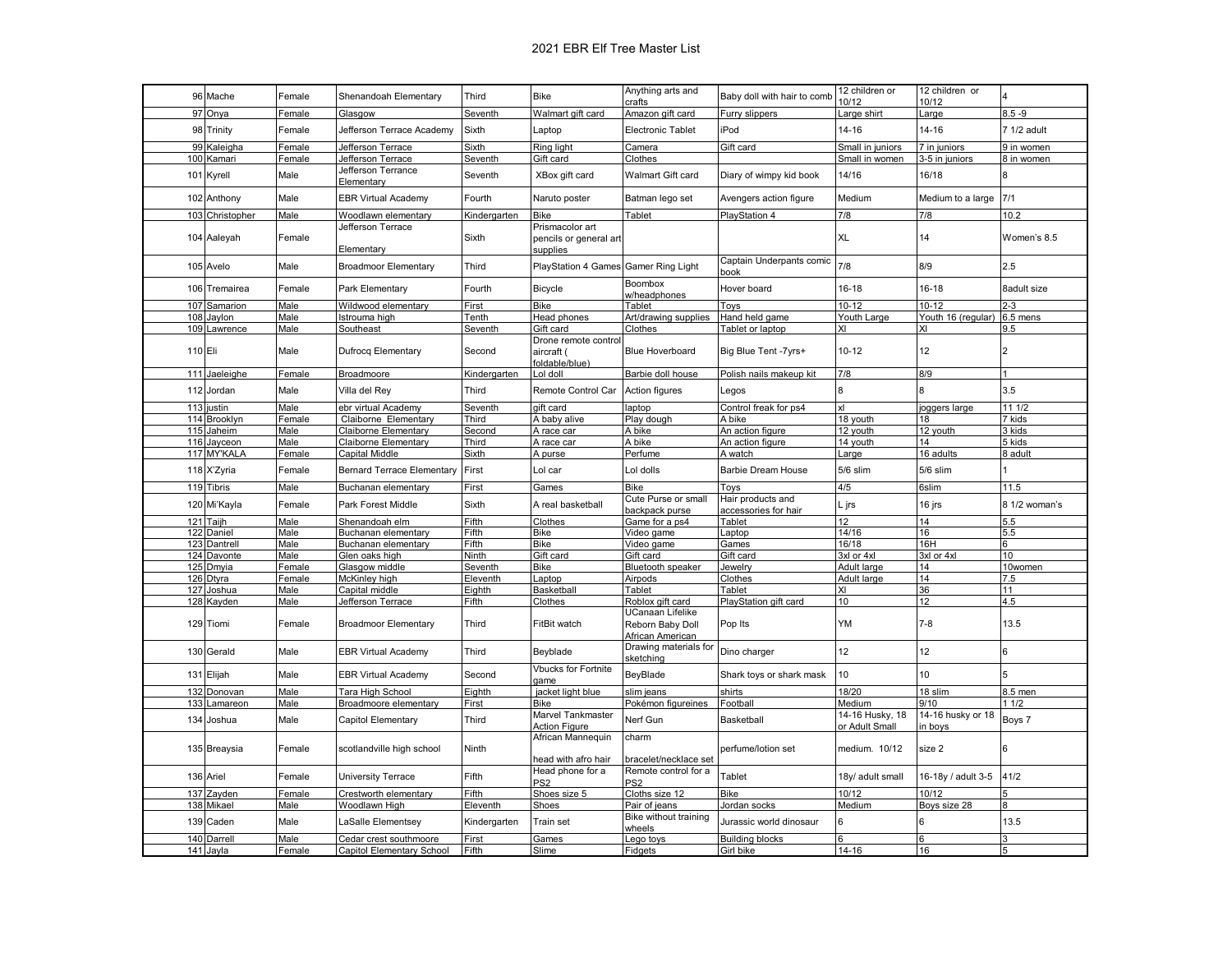|     | 142 Jenaya    | Female | Southeast Middle                      | Seventh        | <b>Bluetooth wireless</b><br>earbuds                 | Tablet                                                                           | Headbands/lipgloss/nail<br>sets for girls/jewelry<br>making | 12 <sup>2</sup>    | 12/14             | 6                    |
|-----|---------------|--------|---------------------------------------|----------------|------------------------------------------------------|----------------------------------------------------------------------------------|-------------------------------------------------------------|--------------------|-------------------|----------------------|
|     | 143 Kennedy   | Female | Southeast Middle                      | Sixth          | Karaoke machine                                      | Lol surprises dolls                                                              | Tablet                                                      | ΧI                 | ΧI                | 6/12                 |
| 144 | Kruze         | Female | Merrydale Elementary                  | Kindergarten   | Luvabella                                            | Minnie Mouse Roller<br>skating                                                   | Baby Alive baby grows up                                    | 5/6 small          | 5/6 small         | 9                    |
|     | 145 Mashaya   | Female | Melrose Elementary School             | Second         | Electric scooter                                     | <b>Bike</b>                                                                      | Makeup                                                      | 10/12              | 10/12             |                      |
|     | 146 TRENTON   | Male   | <b>WINNBOURNE</b><br><b>ELEMENTRY</b> | Kindergarten   | <b>BIKE</b>                                          | TABLET                                                                           | <b>CLOTHES</b>                                              |                    |                   | $1.5 - 2$            |
|     | 147 Karson    | Male   | Cedercrest elementary                 | Second         | Tablet                                               | <b>Bike</b>                                                                      | Smart watch                                                 | Medium             | 8/9               | 2.5                  |
|     | 148 Keyon     | Male   | Cedercrest Elementary                 | Second         | Tablet                                               | Scooter                                                                          | Nintendo case                                               | Medium             | 8/9               |                      |
|     | 149 Ranahya   | Female | Capital elementary                    | Fifth          | Anything for a 11<br>year old girl please            | Anything                                                                         | Make up clothes size 12<br>to 13                            | 12                 | 12                | 3 and half           |
|     | 150 Amelia    | Female | <b>EBR Virtual Academy</b>            | Fifth          | Set of Rainbow High<br>Dolls                         | A Big Power Wheel<br>Tunka Truck                                                 | Roller skates size 7 wiith<br>the glow up wheels            | Medium 10/12       | Size 12           |                      |
|     | 151 Bailey    | Female | Idea                                  | Third          | <b>Barbies</b>                                       | Phone                                                                            | Clothes                                                     | 10/12              | 10/12             |                      |
|     | 152 Saniyah   | Female | <b>EBR Virtual Academy</b>            | Sixth          | Girls hanging ceiling<br>chair                       | Led lights for<br>bedroom wall                                                   | Monster Tunka Truck                                         | Xlarge             | 13 in adults      | Size 8 1/2 in adults |
|     | 153 Da'Myria  | Female | Park Forest Elementary<br>School      | Second         | <b>Bike</b>                                          | Tablet                                                                           | Pants set                                                   | $6 - 7$            |                   | 12 1/2               |
|     | 154 Jacob     | Male   | Woodlawn middle school                | Sixth          | Playstation gift card                                | Nerf guns                                                                        | Basketball                                                  | Xxl                | 42 mens           | 12 mens              |
| 155 | Karson        | Male   | Magnolia Woods                        | PreKindergarte | Bicycle                                              | Education toy                                                                    | Remote control car                                          | Medium             | 16 regular size   | $\overline{2}$       |
|     | 156 Leosha    | Female | Scotlandville Magnet High             | Tenth          | Anything SpongeBob Crocs                             |                                                                                  | Purse                                                       | Adult small        | 9                 | 4.5                  |
|     | 157 Khamari   | Female | Scotlandville High                    | Ninth          | Mannequin head                                       | Camera                                                                           | Perfume                                                     | Lg                 | 13                | 71/2                 |
|     | 158 Jace      | Male   | University Terrace                    | Second         | Tablet                                               | Scooter                                                                          | Art supplies                                                | 6t                 | 6/7               |                      |
|     | 159 Janiyla   | Female | University Terrace                    | Third          | Art supplies                                         | Jewelry                                                                          | Pop it, fidgets, simple<br>dimples                          | 6                  | 6s                |                      |
|     | 160 alexis    | Female | northdale high school                 | Twelfth        | perfume                                              | gift cards                                                                       | phone cases                                                 | medium             | medium            | 8                    |
|     | 161 Dominique | Male   | Cedarcrest-Southmoor                  | Kindergarten   | Hot wheels                                           | Paw Patrol Mighty<br>Pups Super Paws                                             | Hot wheels glow in the                                      | $6 - 7$            | $6-7$             | 12.5-13              |
|     |               |        | Elementary                            |                | unleashed                                            | Lookout Tower Play-                                                              | dark monster truck                                          |                    |                   |                      |
|     | 162 Tanaka    | Female | Istrouma middle                       | Seventh        | Phone                                                | Chromebook                                                                       | Clothes                                                     | Large ladies       | 14 ladies         | 8.5                  |
| 163 | Jay'Vion      | Male   | Istrouma HS                           | Ninth          | Crew 2 xbox series x                                 | Air Pods                                                                         |                                                             | None               | None              | None                 |
|     | 164 Da'Corey  | Male   | La Belle Aire Elementary<br>School    | Third          | Ninja turtles toy set                                | Race cars                                                                        | Contixo 7" Kids Learning<br>Tablet V9-3                     | 10                 | 10 <sup>10</sup>  | 3Y                   |
|     | 165 Javeah    | Female | Capitol MS                            | Eighth         | <b>Charmed Bracelet</b>                              | Bath and Body Works Air Pods                                                     |                                                             | None               | None              | None                 |
|     | 166 Evan      | Male   | Southeast Middle                      | Eighth         | Boxing bag& gloves                                   | Cologne                                                                          | <b>Bike</b>                                                 | 18                 | 34x30             | 10 1/2               |
|     | 167 Nevaeh    | Female | Woodlawn Middle                       | Eighth         | Air Pods                                             | Snacks (hot                                                                      |                                                             |                    | 20                | 10                   |
|     |               |        |                                       |                |                                                      | Cheetos, potato<br>chips, salty things)                                          | Soft blanket                                                | Women's Medium     |                   |                      |
|     | 168 Karla     | Female | University terrace<br>elementary      | Fifth          | Tablet                                               | Hoverboard                                                                       | cold clothes size 10-12                                     | Size 10-12         | Size 10-12        | Size 34              |
|     | 169 ELIJAH    | Male   | East Baton Rouge Virtual<br>Academy   | Sixth          | Space Boy or diary<br>of a wimpy kid the<br>book set | Drawing tutorial book Bike                                                       |                                                             | 14                 | $12 - 14$         | 6.5                  |
|     | 170 Tyson     | Male   | Southeast middle                      | Seventh        | Target gift card for<br>clothes                      | Men's NIKE fly by mid<br>II basketball shoes<br>size 13 color<br>blu/blk/wht/ora | Gaming headset for PC                                       | <b>Adult Small</b> | 30x30 men's       | 13 men's             |
|     | 171 Charles   | Male   | Buchanan elementary school            | First          | <b>Bike</b>                                          | Remote control race<br>ar-                                                       | Sketch pad                                                  | 8                  | 8                 | 13                   |
|     | 172 De'Colby  | Male   | Southeast middle school               | Seventh        | Shoes                                                | Clothina                                                                         | Socks                                                       | M                  | М                 | 7.5                  |
|     | 173 Keyona    | Female | Tara High                             | Twelfth        | art set                                              | Perfume Set                                                                      | make up set                                                 | medium             | 8 to 9            |                      |
|     | 174 kiara     | Female | tara high                             | Tenth          | doll house                                           | bath set                                                                         | jewelry                                                     | madium             | $7$ to $8$        |                      |
|     | 175 Aaniayah  | Female | Cedar crest southmoore                | Third          | Doll house                                           | Baby dolls                                                                       | Baby doll car                                               | Slim <sub>7</sub>  | Slim <sub>7</sub> | Kids 3               |
|     | 176 Anthony   | Male   | Cedar crest southmoore                | Fifth          | Head phones                                          | Laptop                                                                           | ego games                                                   | 12 husky           | 12 husky          |                      |
| 177 | Isaac         | Male   | Forest height school of<br>excellence | Fourth         | <b>SNAEN Super Lab</b><br>Science Kit                | Mircoscope with<br><u>sample</u>                                                 | <b>Teenii STEM Physics</b><br>Science Lab                   | 11                 | 11                | 5 boys               |
|     | 178 Darren    | Male   | Winbourne elementary                  | Kindergarten   | <b>Bike</b>                                          | Tablet                                                                           | Remote control sports car                                   | 5t                 | 5t                | 11c                  |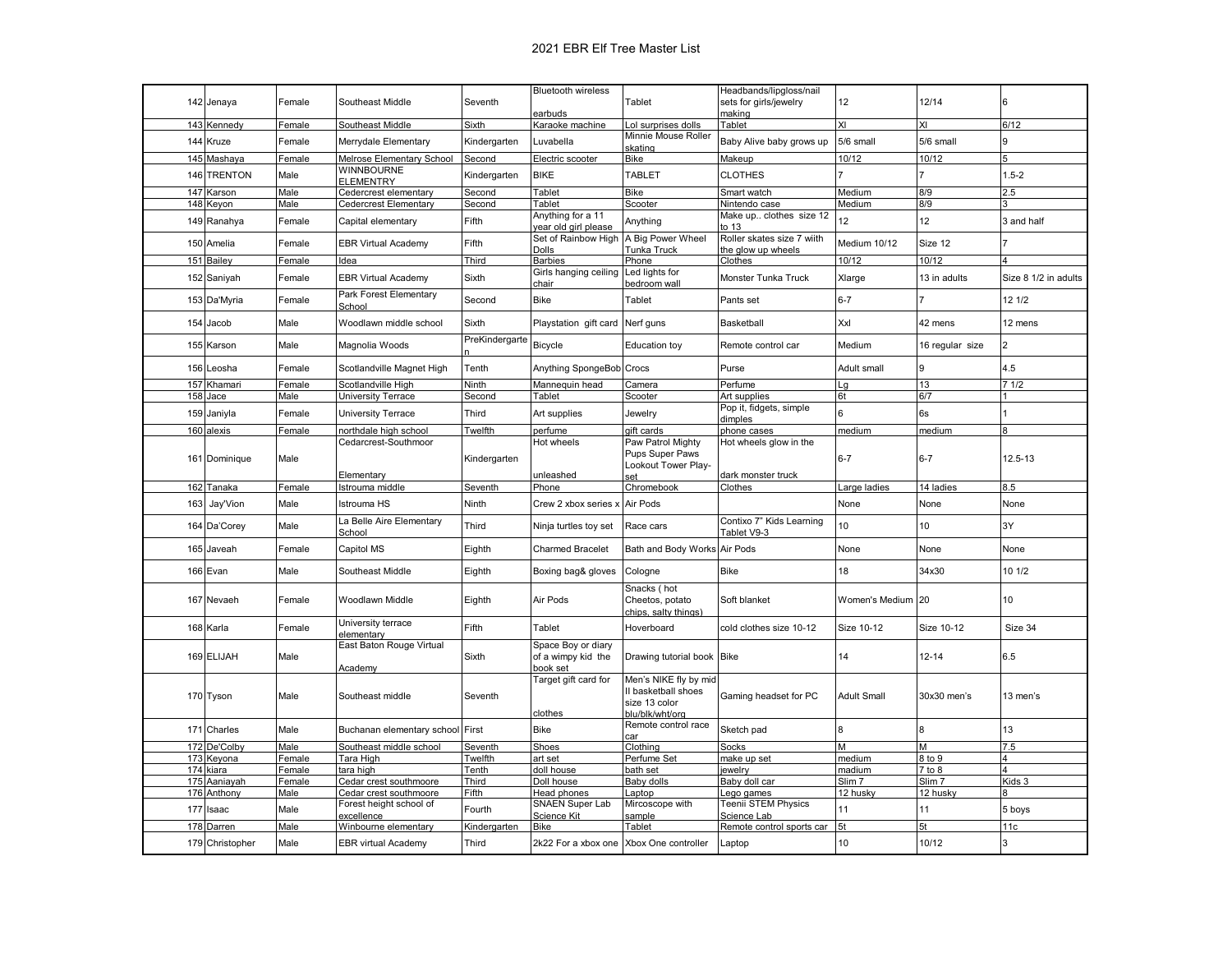| 180              | Jordan                   | Male   | ebr virtual academy                  | Twelfth                               | Laptop                                                                                        | Call of duty Vanguard Gift card                                                                                           |                                                   | M                          | oggers M pans<br>30/32  | 8                |
|------------------|--------------------------|--------|--------------------------------------|---------------------------------------|-----------------------------------------------------------------------------------------------|---------------------------------------------------------------------------------------------------------------------------|---------------------------------------------------|----------------------------|-------------------------|------------------|
|                  |                          |        |                                      |                                       | Coat with Tara High                                                                           | Backback with Tara                                                                                                        | Medium Sweater with Tara                          |                            |                         |                  |
| 181              | Jaden                    | Male   | Tara High School                     | Ninth                                 | School Embroidered                                                                            | <b>High School</b>                                                                                                        |                                                   | Medium                     | 32-34                   | <b>g</b>         |
|                  |                          |        |                                      |                                       | Logo on it                                                                                    | Embroidered logo                                                                                                          | High School Logo on it                            |                            |                         |                  |
|                  | 182 Tyler                | Male   | Claiborne Elementary                 | Fifth                                 | X box                                                                                         | <b>Bike</b>                                                                                                               | Pet                                               | $12 - 14$                  | $14 - 16$               | 7/half           |
|                  | 183 Kalani               | Female | Audubon Elementary                   | First                                 | Pop it                                                                                        | ol dolls                                                                                                                  | <b>Books</b>                                      | 10/12                      | 12                      |                  |
|                  | 184 Ameerah              | Female | Capitol Middle                       | Seventh                               | boots                                                                                         | electronics                                                                                                               | church clothes                                    | Small Womens               | $14 - 16$               | 7.5 W            |
|                  |                          |        |                                      | PreKindergarte                        |                                                                                               |                                                                                                                           |                                                   |                            |                         |                  |
|                  | 185 A'layah              | Female | Delmont elementary                   |                                       | Lol surprise doll                                                                             | Barbie dolls                                                                                                              | <b>Bike</b>                                       | 7/8                        | 6x                      | 12               |
|                  | 186 Karli                | Female | Tara High                            | Tenth                                 | Clothes                                                                                       | Tennis shoes                                                                                                              | <b>Bath sets</b>                                  | Small                      | 6                       | 6                |
|                  | 187 G'shanti             | Female | Westdale middle school               | Sixth                                 | slime kit                                                                                     | gel pens                                                                                                                  | Diarys wih the pens                               | 7/8                        | 6                       | $\overline{4}$   |
|                  | 188 Deangelo             | Male   | Glasgow middle                       | Seventh                               | <b>Bike</b>                                                                                   | Gift card                                                                                                                 | Candy                                             | 12/14                      | 14                      | 5.5              |
| 189              | Shelby                   | Female | Glasgow Middle                       | Eighth                                | Amazon gift card                                                                              | Amazon certificate                                                                                                        | Jogging suit with orange<br>and blue              | 14/16                      | 14/16                   |                  |
|                  | 190 Raven                | Female | <b>Buchanan Elementary</b>           | Second                                | Clothes                                                                                       | Shoes                                                                                                                     | Dolls                                             | 10                         | 12                      | 31/2             |
|                  | 191 Riley                | Female | <b>Buchanan Elementary</b>           | Kindergarten                          | <b>Bike</b>                                                                                   | Tablet                                                                                                                    | <b>Dolls</b>                                      | 7                          | 7                       | 12 1/2           |
|                  | 192 Rayshawna            | Female | Tara high                            | Tenth                                 | Acrylic nails set                                                                             | iPad                                                                                                                      | Body wash and perfume                             |                            | 6                       | 4.5              |
| 193              | Jeffery                  | Male   | East Baton Rouge Virtual<br>Academy  | First                                 | Fidget toys                                                                                   | Remote control car                                                                                                        | Little tyke basketball goal                       | Size 7/8 in little<br>bovs | Size 8 in little boys 2 |                  |
|                  | 194 Kristen              | Female | <b>EBR virtual academy</b>           | Fourth                                | Lol Dolls                                                                                     | Roller Skates size 6<br>in girls                                                                                          | Fidget toys                                       | 16/18 in girls             | 18 in girls             | 6 in girls       |
| 195              | Lathan                   | Male   | <b>Buchanan Elementary</b>           | Second                                | <b>Bet Blades</b>                                                                             | Tablet                                                                                                                    | Spider-Man                                        |                            |                         | 21/2             |
|                  | 196 Taylon               | Male   | Arlington Academy                    | Tenth                                 | <b>Bike</b>                                                                                   | V-buck gift card                                                                                                          | Under cloths                                      | м                          | 18regular               | 10 <sup>10</sup> |
|                  | 197 Jeremiah             | Male   | Glen Oaks Highschool                 | Tenth                                 | PlayStation 5                                                                                 | Xbox series X                                                                                                             | Jordan/Nike shoes                                 | Large                      | 38/30                   | 11 1/2           |
|                  | 198 Brandan              | Male   | Broadmoor elementary                 | Third                                 | Anything Lego                                                                                 | Hot wheels                                                                                                                | Anything boyish                                   | 16/18 or 18/20             | 18/20                   | 6.5 youth        |
|                  | 199 Briten               | Male   | Greenbrier                           | Third                                 | Bike                                                                                          | Toys                                                                                                                      | Games                                             | Men's small                | 34                      | 7 youth          |
|                  | 200 Pleasant             | Female | <b>Tara hight</b>                    | Ninth                                 | Hair support                                                                                  | Card                                                                                                                      | Food                                              | M                          | M                       |                  |
|                  | 201 Kyle                 | Male   | Park Elementary                      | Third                                 | <b>Bike</b>                                                                                   | Watch                                                                                                                     | Footbal                                           | М                          | 12                      |                  |
|                  | 202 Tavis                | Male   | Park Elementary                      | Second                                | <b>Bike</b>                                                                                   | Dinosaur watch                                                                                                            | Big dragon                                        | 8                          | 9                       | 6                |
|                  | 203 Tevin                | Male   | Northdale Academy                    | Eighth                                | <b>Bike</b>                                                                                   | Basketball goal                                                                                                           | Cool game                                         | 18<br>$\overline{ }$       | 18                      | 10               |
|                  | 204 Tramiya              | Female | Park Elementarv                      | First                                 | <b>Bike</b>                                                                                   | Make-up/jewelry                                                                                                           | Unicorn watch                                     |                            |                         | $1 - 2$          |
|                  | 205 Travis               | Male   | Capitol Middle<br>Jefferson Terrance | Sixth                                 | <b>Bike</b>                                                                                   | Football                                                                                                                  | Cool learning game                                | 12                         | $12 - 14$               | 8                |
|                  | 206 Karter               | Male   | Elementarv                           | Kindergarten                          | Car set                                                                                       | Remote control car                                                                                                        | Ryan toy                                          | 7/8                        | 7/8                     | $\overline{2}$   |
| 207              | Kaymrii                  | Female | Jefferson Terrance Academy           | Second                                | Baby alive                                                                                    | <b>Barbie dolls</b>                                                                                                       | Easy bake oven                                    | 7/8                        | 9/10                    | $\overline{2}$   |
| 208              | Jaytyerius               | Male   | Southeast middle                     | Sixth                                 | Pokémon cards                                                                                 | <b>Bike</b>                                                                                                               | Gift card gamestop                                | XI                         | 32/34                   | 8                |
|                  | 209 Tori                 | Female | Jefferson terrace academy            | Kindergarten                          | Lol dolls                                                                                     | Barbie house                                                                                                              | Easy bake oven                                    | 6                          | 6                       | 13               |
| 210 <sub>l</sub> | Terri                    | Female | Jefferson terrace academy            | Second                                | Tablet                                                                                        | Lol dolls                                                                                                                 | Drawing kit                                       | 10                         | 12                      | 2.5<br>2         |
| 211              | Jamari                   | Male   | Cedeacrest Elementary                | Kindergarten                          | Scooter<br><b>Bike</b>                                                                        | Control Car                                                                                                               | Super hero                                        | 5T                         | 4T                      | 12               |
|                  | 212 Ashanti              | Female | Twin Oaks                            | <b>Kindergarten</b><br>PreKindergarte | Remote Control                                                                                | Rainbow high dolls<br>Power Your Fun                                                                                      | Baby dolls<br><b>LOL Surprise OMG</b>             | 5/6                        | 5/6                     |                  |
|                  | 213 Estelle              | Female | Wedgewood Elementary                 |                                       | Dinosaur Electronic<br>RC Toys Educational<br>Walking<br>Tyrannosaurus Rex<br>with Lights and | Robo Pets Unicorn<br>Toy for Girls and<br>Boys - Remote<br>Control Robot Toy<br>with Interactive Hand<br>Motion Gestures. | Sunshine Gurl Fashion<br>Doll - Dress Up Doll Set | 5T                         | 5T                      | 11               |
|                  |                          |        |                                      |                                       | Sounds Powered by<br>Rechargeable<br>Battery, 360°<br><b>Rotation Stunt</b>                   | <b>STEM Toy Program</b><br>Treats, Walking and<br>Dancing Robot<br>Unicorn Kids Toy<br>(Pink)                             | with 20 Surprises for Girls<br>and Kids 4+        |                            |                         |                  |
|                  | 214 Angel<br>215 Malcolm | Female | Scotlandville high                   | Tenth<br>Twelfth                      | Manican head                                                                                  | Phone<br><b>Basketball</b> goal                                                                                           | Clothes                                           | Medium<br>2x               | 10<br>48x32             | 8.5<br>13        |
|                  |                          | Male   | Scotlandville high                   |                                       | Laptop                                                                                        |                                                                                                                           | Phone<br>Clothes for both kind of                 |                            |                         |                  |
| 216              | Judella                  | Female | River oaks elementary                | First                                 | My life doll                                                                                  | Lol dolls                                                                                                                 | dolls                                             | 8 youth                    | 8 youth                 | 5                |
|                  | 217 Ryan                 | Male   | Southeast middle                     | Sixth                                 | Playstation 4                                                                                 | Xbox1                                                                                                                     | Demo slayer game for<br>machine                   | Men's medium               | 30/30                   | 10 mens          |
| 218              | Tara                     | Female | River oaks elementary                | Third                                 | My life doll                                                                                  | ol dolls                                                                                                                  | Clothes for both                                  | 16 teen                    | 16 teen                 | 8women           |
|                  | 219 Cicley               | Female | Crestworth Elementary                | Kindergarten                          | Baby doll                                                                                     | Play cooking dishes                                                                                                       | <b>Educational toys</b>                           |                            |                         | 14               |
| 220              | Lyrical                  | Female | Capitol Elementary                   | Fifth                                 | Ring light                                                                                    | Sit on electric scooter                                                                                                   | Clothes                                           | 14/16                      | 14/16                   | 8                |
| 221              | Aarionna                 | Female | Capital Middle school                | Seventh                               | Art And craft kit with<br>rhinestone                                                          | A rubber band<br>bracelet kit                                                                                             | Big black stuffed teddy<br>bear                   | 2x                         | 18 shes heavey<br>set   | 81/2             |
|                  | 222 Mariah               | Female | Villa Del Rey Elementay              | First                                 | Etch A Sketch                                                                                 | Jo Jo Seewah<br>Pajamas and Robe                                                                                          | Girls Makeup Kit                                  | 6/7                        | 6/6X/7S                 | 12               |